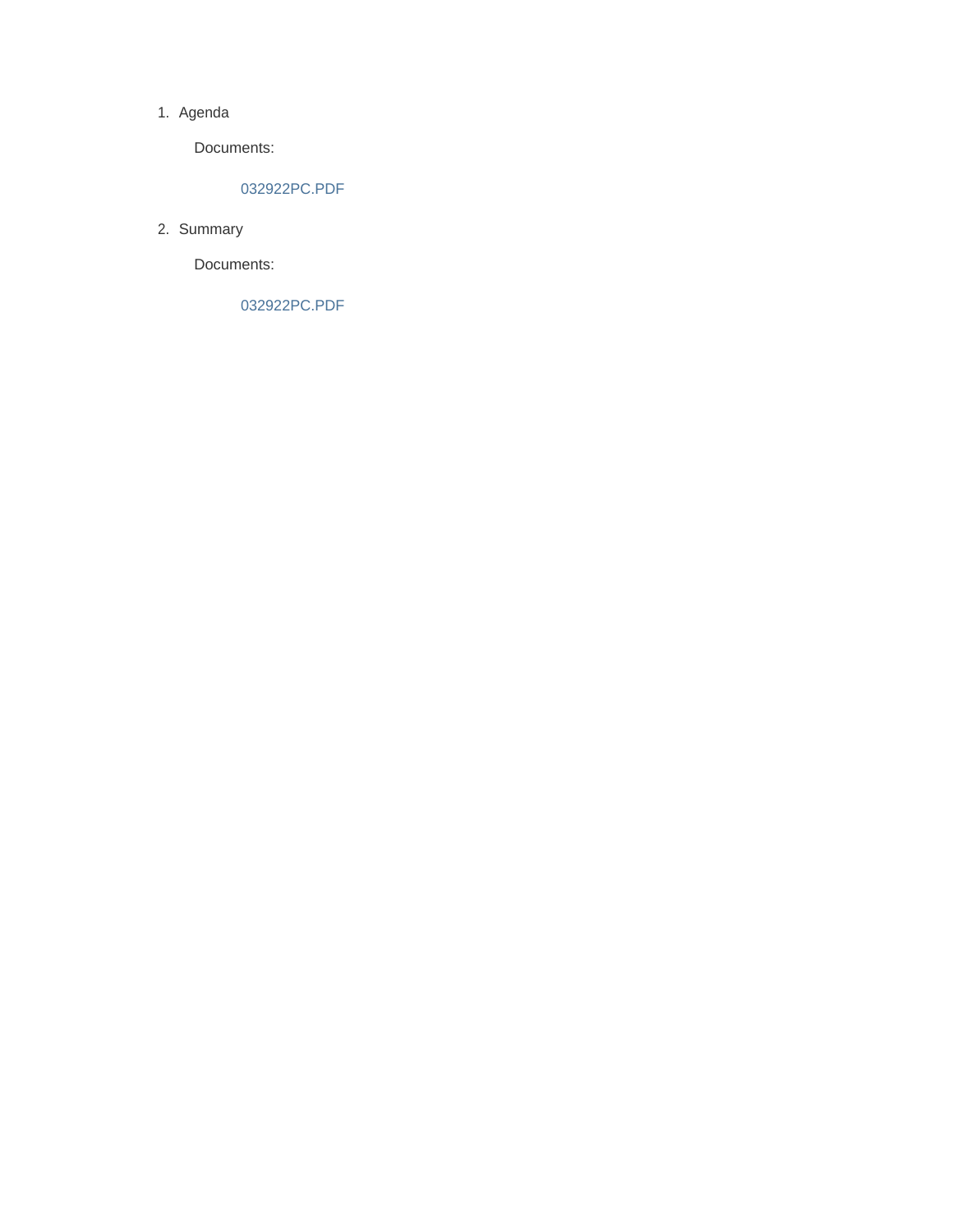

## **City of Marietta**

205 Lawrence Street Post Office Box 609 Marietta, Georgia 30061

# **Meeting Agenda**

### **PERSONNEL/INSURANCE COMMITTEE**

| <b>Cheryl Richardson, Chairman</b><br><b>Grif Chalfant, Vice Chair</b> |                        |
|------------------------------------------------------------------------|------------------------|
| <b>Johnny Walker</b>                                                   |                        |
| Tuesday, March 29, 2022                                                | <b>Council Chamber</b> |

#### *Immediately Following Finance and Investment Committee*

### **CALL TO ORDER:**

### **MINUTES:**

Review and approval of the February 22, 2022 meeting minutes.

#### **BUSINESS:**

| 20220164        | <b>Juneteenth Holiday</b>                                         |
|-----------------|-------------------------------------------------------------------|
|                 | Motion to designate Juneteenth as a city holiday.                 |
|                 | Requested by Council Member Cheryl Richardson                     |
| <b>20220322</b> | <b>Youth Council</b>                                              |
|                 | Discussion of the establishment of a Marietta City Youth Council. |
|                 | Requested by Council Member Carlyle Kent                          |
|                 |                                                                   |

### **ADJOURNMENT:**